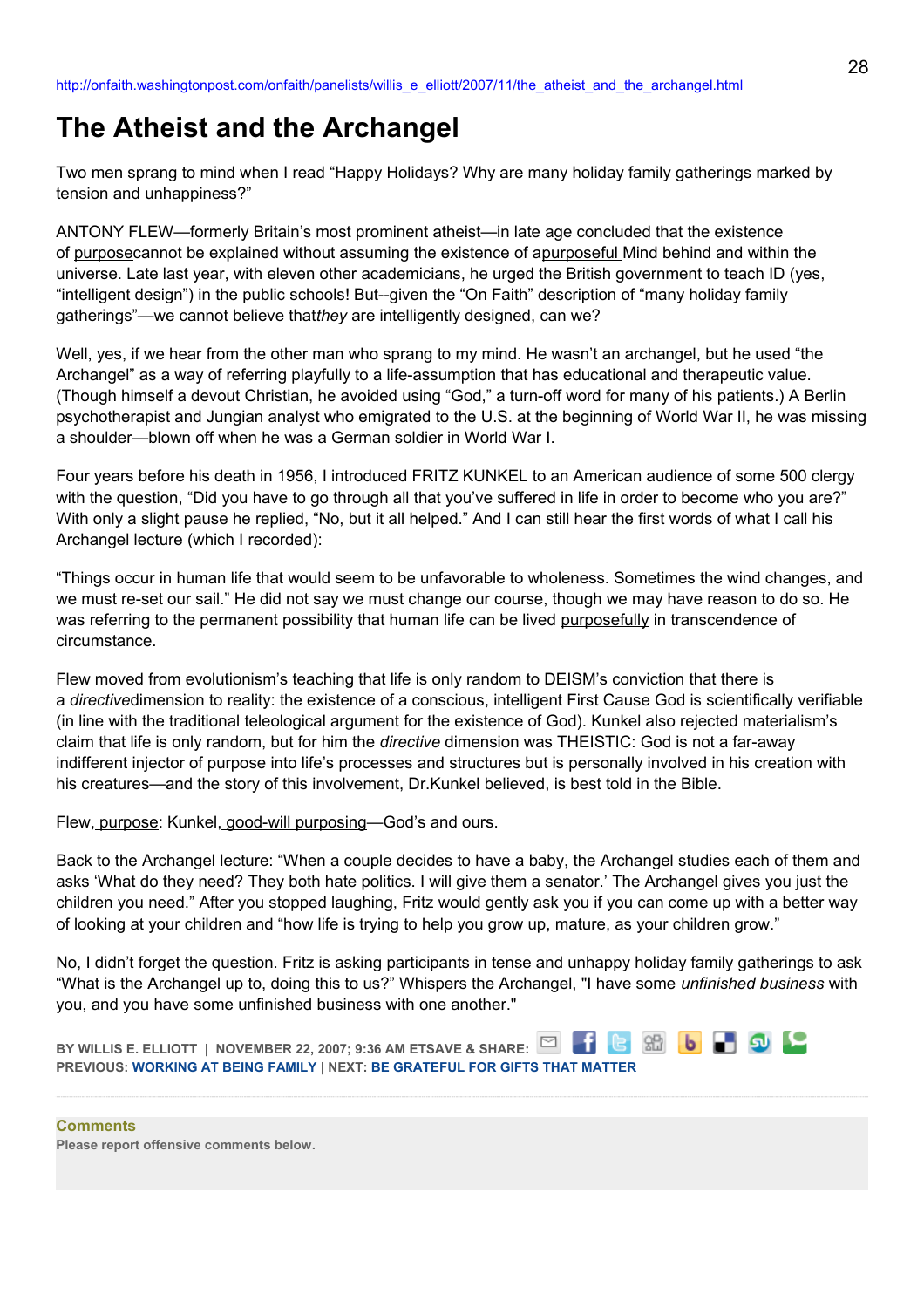## ANONYMOUS:

Thanks for the clarification. It's remarkable how consistently any willingly the religious community distorts reality and misrepresents people's ideas and opinions in the service of their otherwise indefensible beliefs.

Talk about bad faith!

**POSTED BY: CHRIS EVERETT | NOVEMBER 23, 2007 12:26 PM [REPORT OFFENSIVE COMMENT](mailto:blogs@washingtonpost.com?subject=On%20Faith%20Panelists%20Blog%20%20%7C%20%20Chris%20Everett%20%20%7C%20%20The%20Atheist%20and%20the%20Archangel%20%20%7C%20%201768924&body=%0D%0D%0D%0D%0D================%0D?__mode=view%26_type=comment%26id=1768924%26blog_id=618)**

This is one of those moments, you know, Tom, when I look back on some experiences and ask, 'How in the Holy Holly Hel did I end up being someone who talks like that?'

It just is, and that's how it is, and it's not about clinging to 'life' or fearing 'death' or any of that nonsense.

It's just about \*being there.\*

**POSTED BY: PAGANPLACE | NOVEMBER 23, 2007 3:22 AM [REPORT OFFENSIVE COMMENT](mailto:blogs@washingtonpost.com?subject=On%20Faith%20Panelists%20Blog%20%20%7C%20%20Paganplace%20%20%7C%20%20The%20Atheist%20and%20the%20Archangel%20%20%7C%20%201766271&body=%0D%0D%0D%0D%0D================%0D?__mode=view%26_type=comment%26id=1766271%26blog_id=618)**

" Tom Munro :

This is milk sop logic. What family needs a kid with a child hood disease like Cystic fibrosis who will have a short life filled with pain towards the end of those few years."

One thing I'll say is that sometimes that's all it takes to fulfill certain needs.

I've seen families live more of a life with children who barely lived, or were never 'born,' as Christians say, than some get out of entire lifespans with kids they never did get to know.

Heck, I've seen \*pregnancy scares\* that had more soul-connection than some people apply to the kids that have to live for decades with someone's idea of 'the sanctity of life.'

It's not about longevity.

It's about being there.

Speaking of expectations.

**POSTED BY: PAGANPLACE | NOVEMBER 23, 2007 3:12 AM [REPORT OFFENSIVE COMMENT](mailto:blogs@washingtonpost.com?subject=On%20Faith%20Panelists%20Blog%20%20%7C%20%20Paganplace%20%20%7C%20%20The%20Atheist%20and%20the%20Archangel%20%20%7C%20%201766223&body=%0D%0D%0D%0D%0D================%0D?__mode=view%26_type=comment%26id=1766223%26blog_id=618)**

This is milk sop logic. What family needs a kid with a child hood disease like Cystic fibrosis who will have a short life filled with pain towards the end of those few years. What family needs a kid who has leukemia or some other disease that will have them crying themsleves to sleep for night after night.

A better explanation is simply stuff happens.

**POSTED BY: TOM MUNRO | NOVEMBER 22, 2007 11:17 PM [REPORT OFFENSIVE COMMENT](mailto:blogs@washingtonpost.com?subject=On%20Faith%20Panelists%20Blog%20%20%7C%20%20Tom%20Munro%20%20%20%7C%20%20The%20Atheist%20and%20the%20Archangel%20%20%7C%20%201765407&body=%0D%0D%0D%0D%0D================%0D?__mode=view%26_type=comment%26id=1765407%26blog_id=618)**

from**<http://www.humaniststudies.org/enews/index.html?id=172&art>**

This Thursday HNN spoke to Prof. Flew by telephone. Now, here's the story straight from the philosopher's mouth: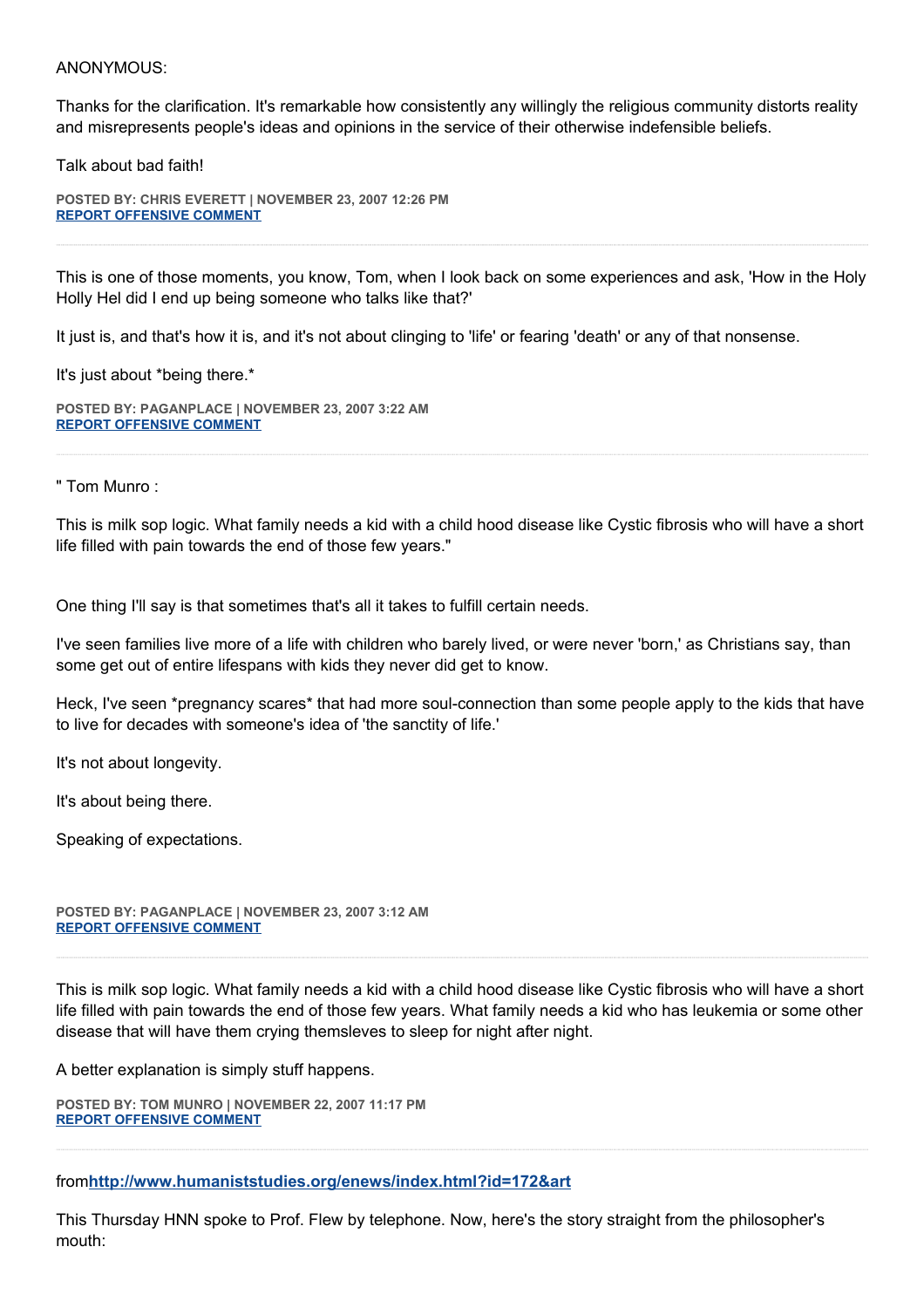Flew, 81, told HNN that he has indeed abandoned his atheism for a type of deism. When asked if he still stands by his landmark argument for atheism, The Presumption of Atheism, Flew said: "Oh yes. Yes I think so. That's how you should deal with any question which is seriously controversial. You don't wonder whether the evidence is something that other people know much more (about) than you do. But in a serious controversy this is the proper way to proceed."

"We must follow the argument wherever it leads," he said. "I've never thought I knew that there was no God. I merely thought there is no sufficient reason that there is."

Scientific evidence now leads him to believe in an disinterested god like that which Aristotle or Thomas Jefferson spoke of, he said. Yet, when asked whether or not he has kept up with the most recent science and theology, Flew responded: "Certainly not."

There are too many works of science for him to be fully up-to-date, he said. Gerald Schroeder, an MIT-trained scientist who has worked in both physics and biology, was instrumental in Flew's new belief in a god. Schroeder is the author of The Hidden Face Of God: How Science Reveals The Ultimate Truth.

Flew doesn't feel that any significant works of theology have been published in many years -- just new interpretations of the gospel, and works that try to develop a powerful case for the Resurrection. There is no intellectually serious case for Christianity, he noted. "I'm quite happy to believe in an inoffensive inactive god," he said.

Flew denied that there was ever any truth to the Internet rumors of 2001 and 2003 that claimed he had abandoned his atheism or converted to Christianity.

He said he will be publishing a formal account of his newfound beliefs in a revised introduction to his book God and Philosophy. The text is scheduled to be republished next year by Prometheus Books of Amherst, N.Y, an independent publishing company that specializes in works of skeptical thought. As of publication time, Prometheus was not able to provide a formal response to HNN's questions about Flew's upcoming book.

Flew continues to hold his disbelief in an afterlife. "Good-bye," he said at the end of the interview. "We shall never meet again!"

--Duncan Crary is the communications director of the Institute for Humanist Studies.

**POSTED BY: DREW | NOVEMBER 22, 2007 7:14 PM [REPORT OFFENSIVE COMMENT](mailto:blogs@washingtonpost.com?subject=On%20Faith%20Panelists%20Blog%20%20%7C%20%20Drew%20%20%7C%20%20The%20Atheist%20and%20the%20Archangel%20%20%7C%20%201764527&body=%0D%0D%0D%0D%0D================%0D?__mode=view%26_type=comment%26id=1764527%26blog_id=618)**

Not too surprised to hear about that story, ...the Reverend's arguments that these things support his idea of Christianity were thin to begin with, but someone taking advantage of someone's mental decline to try and undo their life's work, but not surprising, either.

It's like how some churches and organizations (and the media) like to publish these 'Pagan Witch Finds Jesus' stories,

...only problem is that the 'Convert' usually demonstrates at \*best\* total misunderstanding of what Wicca is about, and just happen to support the repeatedly-investigated and debunked Satanic Panic accusations promoted by certain fundamentalist and other churches.

We do get some people who come through with serious mental health issues who never really understand what it's all about, ...often they end up getting false memories and ideas of demonic possession \*implanted\* under the stress and duress of 'exorcisms' or 'intensive prayer circles,' which can be extremely damaging, especially when a church group encourages the behavior by giving them lots of attention and even financial support for trumpeting the narrative of what \*they\* want people to believe 'Witches' are about.

It's a modern form of witch-hunt, there, but it's also taking advantage of people's infirmity to push an agenda.

And that's contemptible.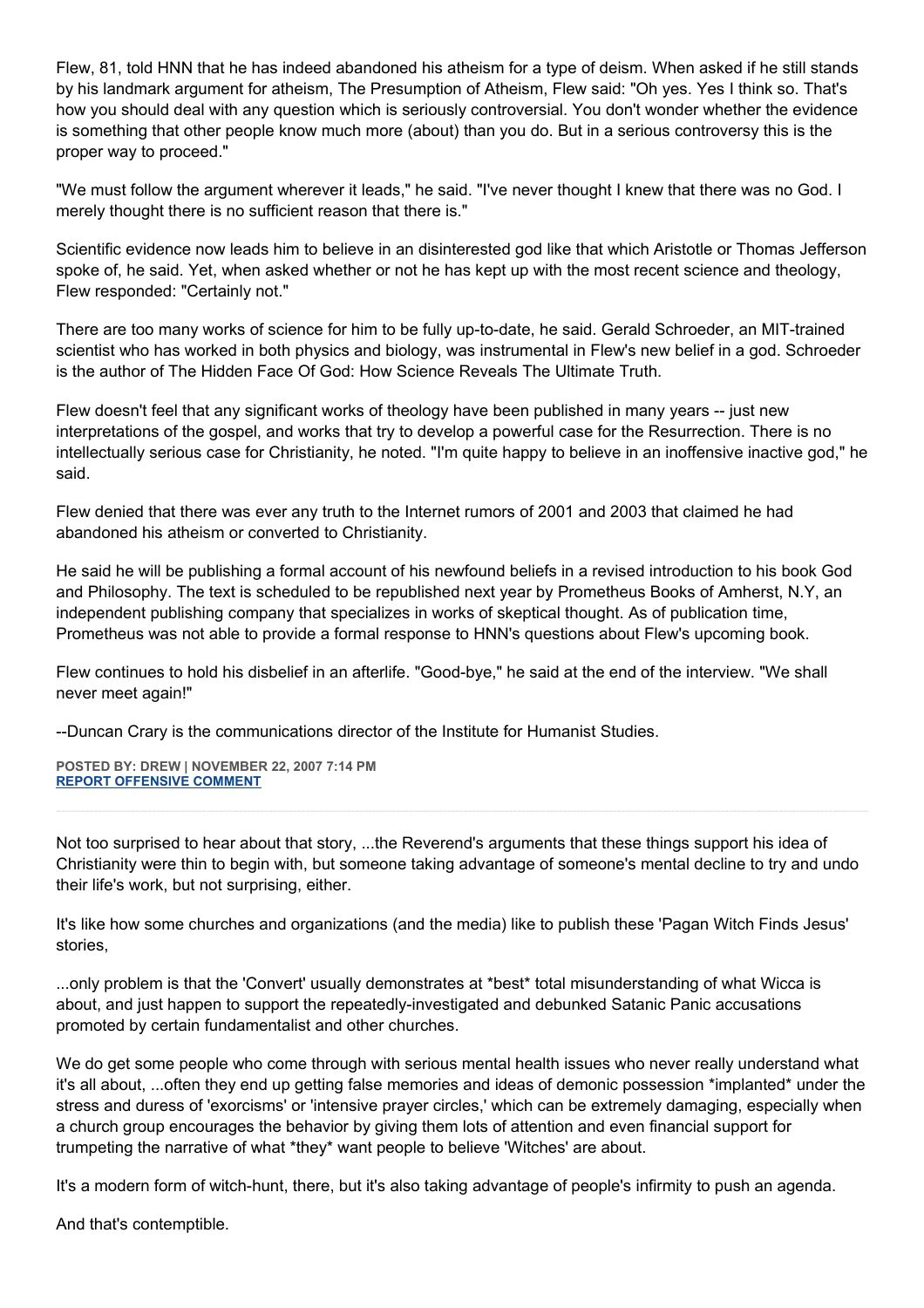from Wikipedia;

In 2007, Flew published a book titled There is a God: How the World's Most Notorious Atheist Changed His Mind, with Roy Abraham Varghese as co-author.[11] Shortly after the book was released, the New York Times reported that Varghese had been almost entirely responsible for writing the book, and that Flew was in a serious state of mental decline, having great difficulty remembering key figures, ideas, and events relating to the debate covered in the book.[12] In the ensuing outcry, PZ Myers called Varghese "a contemptible manipulator."[13] Varghese, responded in detail to these accusations, observing that Tony corrected and approved at least ten versions of the manuscript. [14] (Flew had contributed to Varghese's, 1992 book Cosmos, Bios, Theos, 1992). [15] On November 21, 2007, Flew's book reached Amazon

**POSTED BY: ANONYMOUS | NOVEMBER 22, 2007 12:47 PM [REPORT OFFENSIVE COMMENT](mailto:blogs@washingtonpost.com?subject=On%20Faith%20Panelists%20Blog%20%20%7C%20%20Anonymous%20%20%7C%20%20The%20Atheist%20and%20the%20Archangel%20%20%7C%20%201762917&body=%0D%0D%0D%0D%0D================%0D?__mode=view%26_type=comment%26id=1762917%26blog_id=618)**

You might have mentioned that Flew is somewhat senile,and confused,and has denied joining the religious camp. I wish I'd saved the articles that had said that.

It's a big deal when an atheist changes his mind and becomes religious,rather like 'man bites dog',because it's always the other way round.

That's why the Flew 'story' made news,and was seized on by religious supernaturalists,who need all the help they can get to provide credibility to an idea that looks more and more like a silly childish fantasy,created through the ignorance of our ancestors who had no idea what existence was all about,and like children,explained everything by saying 'A god must have done it'.

**POSTED BY: E.PONSONBY-SMALLPIECE | NOVEMBER 22, 2007 12:33 PM [REPORT OFFENSIVE COMMENT](mailto:blogs@washingtonpost.com?subject=On%20Faith%20Panelists%20Blog%20%20%7C%20%20E.Ponsonby-Smallpiece%20%20%7C%20%20The%20Atheist%20and%20the%20Archangel%20%20%7C%20%201762881&body=%0D%0D%0D%0D%0D================%0D?__mode=view%26_type=comment%26id=1762881%26blog_id=618)**

Dr. Willis E Elliot,

I love that Archangel story. Would go down really well as a sermon by an imam in a mosque too on unfinished business and forgiveness with one another:)

American Thanksgiving reminds me of Eid El Fitr. Like Thanksgiving, people are tired from sprucing up the house, preparing food and making up rooms (if necessary) for incoming family members and other relatives.

People travelled even thousands of miles for the family gathering at the "core" family home. Everyone is tired and do get brittle and frazzled. Festering wounds and harboured grievances against other family members, relatives and friends are sometimes also brought along.

Eid El Fitr is also a time where all are to seek forgiveness from one another for slights, to make amends, and move on. Until next year.

Eid El Fitr, like Thanksgiving gatherings, whatever real and perceived inconveniences it is for one (taking leave, distance to travel, seeing people one would rather not for this and that personal reason) is worth it, to sort out "unfinished business" for the healing process and renewal of bonds among family and friends.

Happy Thanksgiving.

Thank you and best regards

"J"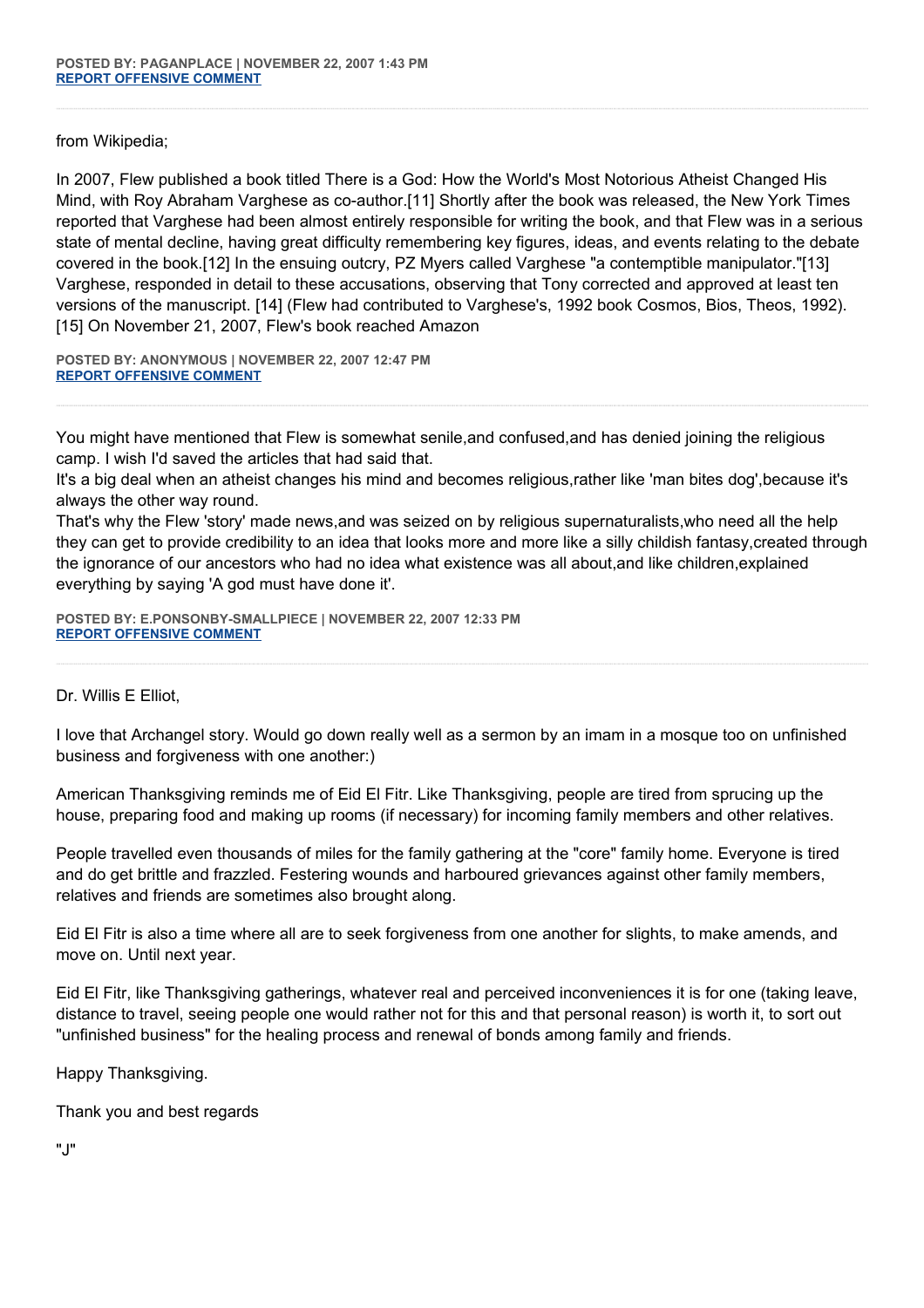Gee, Reverend, sounds like you're talking about some very Pagan ideas about reincarnation and karma and family spirits. :) Well, a lot of what these folks observe fits in just fine with other religious views, apart from maybe the nonsense about ID being 'science,' or deism needing to refer specifically to the Christian God or other assumptions commonly put in deistic mouths.

We really have a lot of ideas on the matter, from karma drawing one to certain families and kinds of experiences, to spirits or the Gods or the ancestors taking an active hand of some kind, actively choosing, ourselves, or some combination of these.

Personally, I think 'so many family gatherings are marked by tension and unhappiness' because a lot of people in families come face to face with their expectations of both each other and what these days are 'supposed' to be, not to mention the stress of planning, travel, and the tendency of people to use these days to stop and evaluate.

And, no, the regular holidays aren't the time the Pagans in the family choose for religious debates, just, maybe try and be in some kind of perspective about what these turkey dinners are supposed to be about. :)

Nice little holiday song for you:

"The Christians And The Pagans"

Amber called her uncle, said "We're up here for the holiday Jane and I were having Solstice, now we need a place to stay" And her Christ-loving uncle watched his wife hang Mary on a tree He watched his son hang candy canes all made with red dye number three He told his niece, "It's Christmas eve, I know our life is not your style" She said, "Christmas is like Solstice, and we miss you and it's been awhile"

So the Christians and the Pagans sat together at the table Finding faith and common ground the best that they were able And just before the meal was served, hands were held and prayers were said Sending hope for peace on earth to all their gods and goddesses

The food was great, the tree plugged in, the meal had gone without a hitch Till Timmy turned to Amber and said, "Is it true that you're a witch?" His mom jumped up and said, "The pies are burning," and she hit the kitchen And it was Jane who spoke, she said, "It's true, your cousin's not a Christian" "But we love trees, we love the snow, the friends we have, the world we share And you find magic from your God, and we find magic everywhere"

So the Christians and the Pagans sat together at the table Finding faith and common ground the best that they were able And where does magic come from, I think magic's in the learning Cause now when Christians sit with Pagans only pumpkin pies are burning

When Amber tried to do the dishes, her aunt said, "Really, no, don't bother" Amber's uncle saw how Amber looked like Tim and like her father He thought about his brother, how they hadn't spoken in a year He thought he'd call him up and say, "It's Christmas and your daughter's here" He thought of fathers, sons and brothers, saw his own son tug his sleeve saying "Can I be a Pagan?" Dad said, "We'll discuss it when they leave"

So the Christians and the Pagans sat together at the table Finding faith and common ground the best that they were able